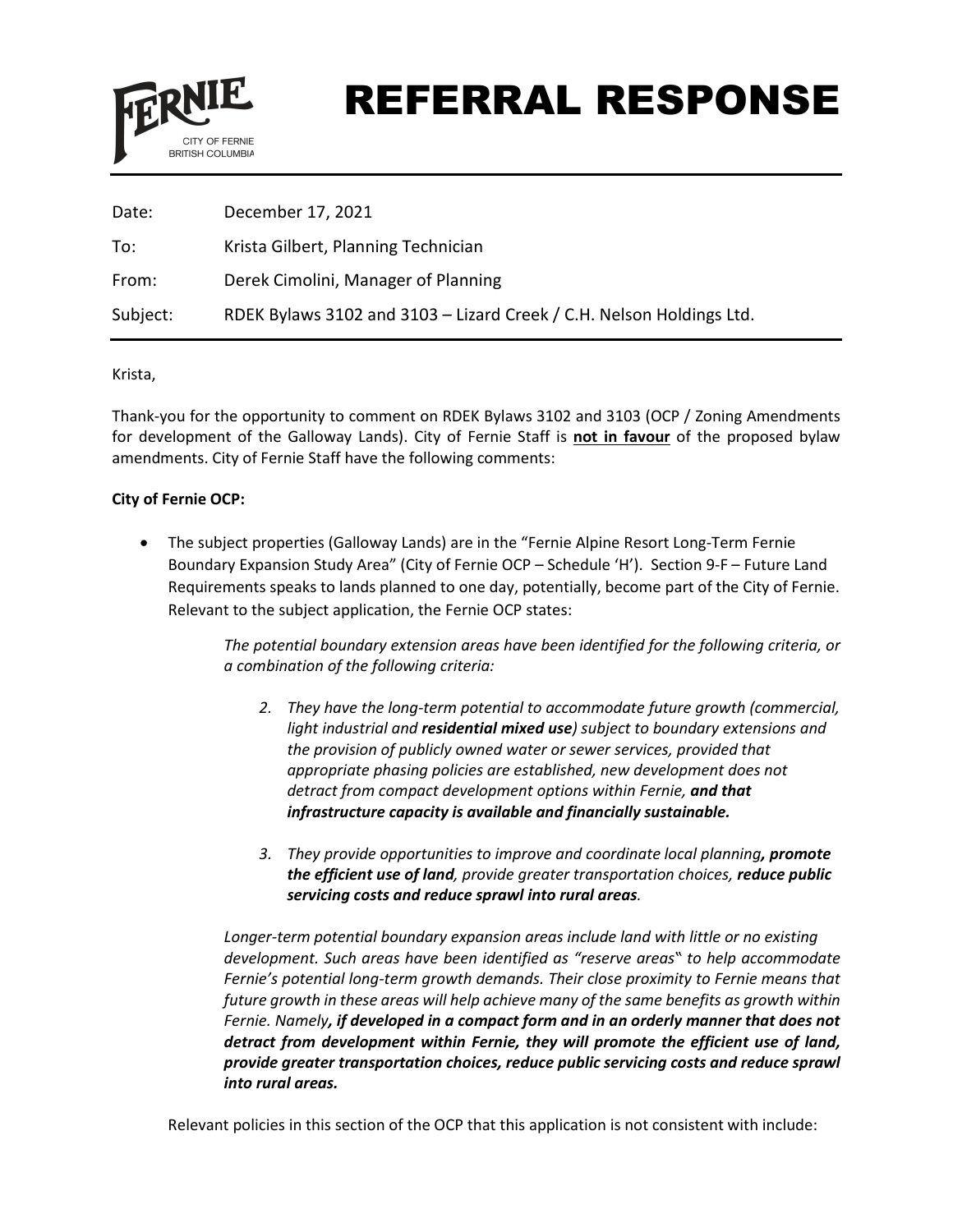**9-F.1** Continue working with the RDEK to develop a coordinated approach for future boundary expansion, and the conditions under which it would occur, to ensure consistent planning, cost effective service delivery, and good governance for Fernie residents and residents on the municipality's fringe.

**9-F.3** Consider the provision of additional municipal services, such as fire protection, beyond the municipal boundaries and areas where they are currently provided following the completion of a cost/benefit analysis and examination of how the potential service delivery could impact service provision to Fernie residents.

- As delineated on the City of Fernie OCP Schedule 'E' Transportation Network, there is a proposed urban collector road, of which the actual alignment is to be determined, in the vicinity of the subject lands. In fact, the proposed road, which would connect the City of Fernie to Fernie Alpine resort has already been dedicated to the southern-most boundary of the Cedars lands, adjacent to the "Galloway" property, as a part of the Cedars development. Development of the subject lands may preclude or complicate future construction of the proposed urban collector road connecting the City of Fernie to Fernie Alpine Resort.
- Taking into context that the subject properties are in the long-term City of Fernie Boundary Expansion Area, the proposed development is inconsistent with City of Fernie OCP policies and the City of Fernie / West Fernie Affordable Housing Strategy regarding the diversification of housing, development of higher density residential and limiting infrastructure costs:

## **1-A - Housing**

- 1-A.1 Encourage a spectrum of residential dwelling types, locations, and densities in order to accommodate various socio-economic groups, age groups, and lifestyles in Fernie.
- 1-A.5 Encourage and support more diverse housing stock in each neighbourhood to meet priority needs for seniors, low-income families, young families, and people with disabilities.
- 1-A.7 Work towards increasing the overall density of housing in the existing urban area as a means to optimize the City's investments in infrastructure and as a means to reduce service delivery costs.

### **1-A.2 – Housing Diversity**

1-A.2.4 Encourage and support development of affordable multi-family housing options.

### **General Comments:**

• The applicant is proposing a covenant to limit the amount of dwelling units to 75, and not allow anything over a single-family dwelling unit to be built. While this works to limit the total greenfield area to be developed, it also handcuffs the RDEK (and in the future, the City) and future developers from any potential high-density residential developments in the future. This, again, conflicts with the related OCP policies listed above. City Staff are not in favour of a covenant of this nature. City Staff believe that it is possible to have environmentally sustainable multi-family development with proper planning, and this covenant would eliminate that possibility.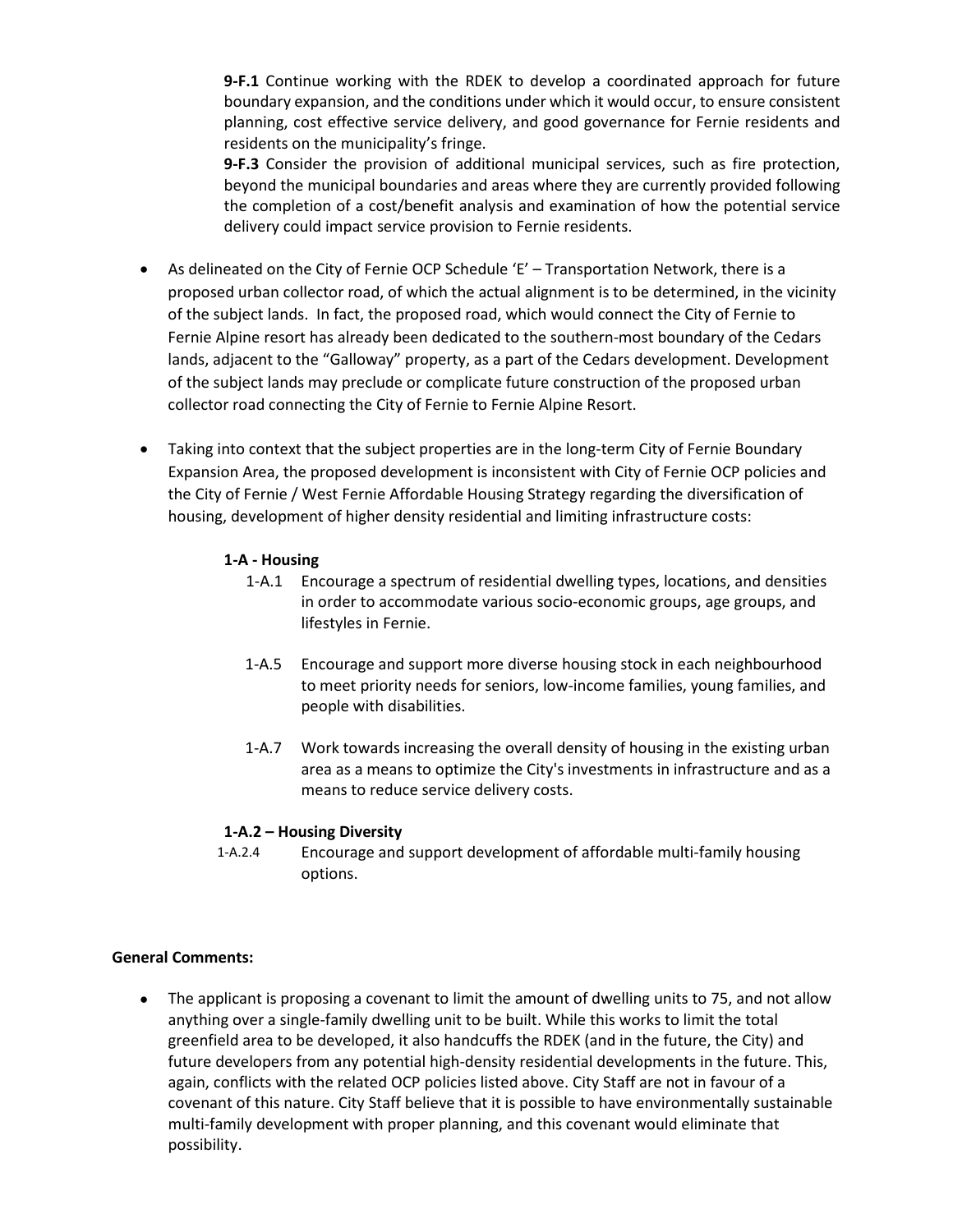#### **Future Financial Implications to the City of Fernie:**

• On the assumption that these may be fee simple lots (The application package does not differentiate whether or not this will be a strata or fee-simple development), or at least may one day be managed by the RDEK or City of Fernie: Related to the above note on the OCP and limiting infrastructure costs, Staff feels it is important to consider Asset Management; that is, once the infrastructure is installed by the developer, and the City (or RDEK) becomes responsible for the maintenance and eventual replacement of that infrastructure, what will it cost the Municipality (City or RDEK)? The Provincial Government hosts a website on [Community](https://www2.gov.bc.ca/gov/content/governments/local-governments/planning-land-use/local-government-planning/community-lifecycle-infrastructure-costing?keyword=CLIC)  [Lifecycle Infrastructure Costing.](https://www2.gov.bc.ca/gov/content/governments/local-governments/planning-land-use/local-government-planning/community-lifecycle-infrastructure-costing?keyword=CLIC) On this website they state that:

> *New development and land use planning decisions require careful consideration as they affect the scale, scope, and type of infrastructure needs. The full financial impact of these decisions will influence long-term community sustainability and resilience.*

Staff feels it is important to investigate the costs associated with infrastructure maintenance and replacement against the anticipated revenues (and potential benefits) that the City may encounter as a result of the development. In this case, Staff anticipates that the revenues / potential benefits of the development will not justify long-term costs of infrastructure maintenance and replacement. With that said, an analysis of this through the "CLIC" tool, that can be found at the above link, can be used to inform the RDEK on these concerns.

**Note:** If I missed the differentiation of Strata vs Fee-Simple in the Application, then the above statement may change, however, we should still consider the potential costs to the RDEK / City if, for example, a Strata were to dissolve and leave the RDEK / City responsible for the infrastructure.

### **Responses from Related City of Fernie Departments**

• The City of Fernie Operations and Engineering Department noted the following:

*The kind of development proposed in Bylaws 3102 & 3103 is not sustainable considering that density is an important goal of the City. Large lots with much infrastructure will continue the practice of habitat destruction for the benefit of the very few at a time where communities need to infill rather than spread out. These large lots are along a mountainside requiring expensive infrastructure that is difficult to maintain. The City is concerned that such nearby developments may become a part of our municipality over the long term and perpetuate the problems we already have here.*

• The City of Fernie Fire and Emergency Services Department noted the following:

Two real concerns that needs to be addressed only in regard to fire and life safety:

- 1. Servicing 75 properties with no water supply for fire suppression. This would mean Fire and Emergency Services would need to shuttle water to emergency scene from hydrant (Boomerang way) on ski hill.
- 2. Road access/egress to and from this development
	- a. The main access they suggest is from the ski resort property (7.8 km from fire hall) which is approx. 12 minute driving code 3.